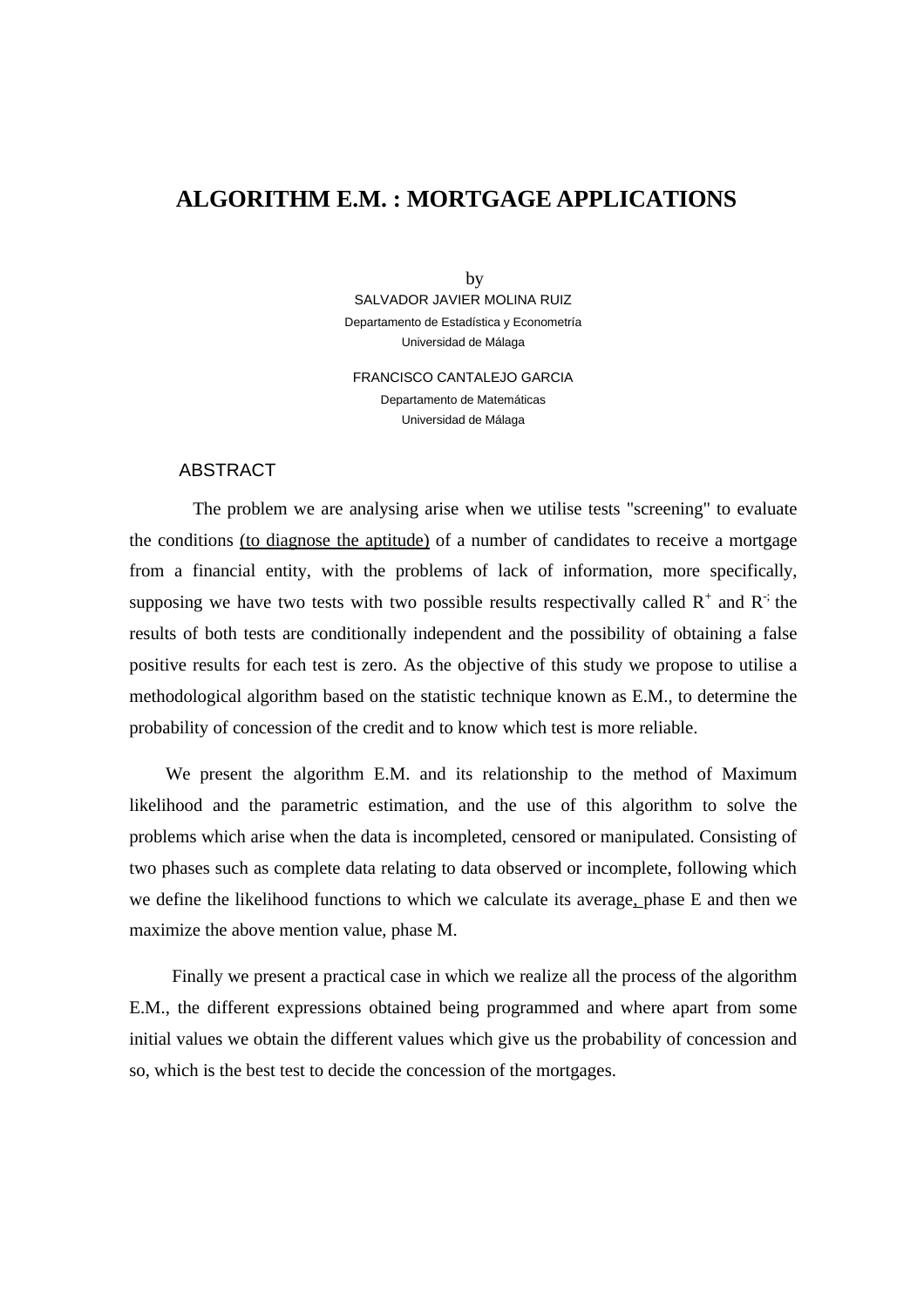#### INTRODUCTION

 The problem we are analyzing arises when we utilize test "screening" to evaluate the conditions (to diagnose the aptitude ) of a number of candidates to receive a mortgage from a financial entity, with the problem of lack of information, for which, and as the objective of the present study we propose the utilization of a methodological algorithm based on the statistics technique known as E.M., that consists of the following:

 As we know one of the most important problems in statistics is the point estimation, which is encompassed in the decision making problems and where there are a number of methods to estimate the parameters, one of them being the method of maximum likelihood consisting of the following:

The likelihood function of random variables  $X_1$ ,  $X_2$ , ...,  $X_n$  is the join density conjunta) of the n variables  $g(X_1, X_2, ..., X_n; ?)$  considered as a function of ?. In particular if  $x_1, x_2, ..., x_n$  is a random sample of the random variable X with density function f (X, ?) then the likelihood function will be :

$$
L(u; x_1, x_2, ..., x_n) ? \quad f(x_1; ?) f(x_2; ?) ... f(x_n; ?) \quad \text{con } ? ? W
$$

Representing by  $y_1, y_2, ..., y_n$  the observed values, we want to know from which density it is more likely that these particular set of values belongs to, so we want to find the value of ?,  $\hat{?}$  belonging to the parametric space that will maximize the function of verisimilitude, when that happens we call  $\hat{P}$  the maximum likelihood estimator of ?. A lot of the likelihood function fulfil the regularity conditions so the maximum likelihood estimator is the solution of the equation:

$$
\frac{?L(?,X)}{??} \begin{array}{c} ? & 0 \\ \end{array}
$$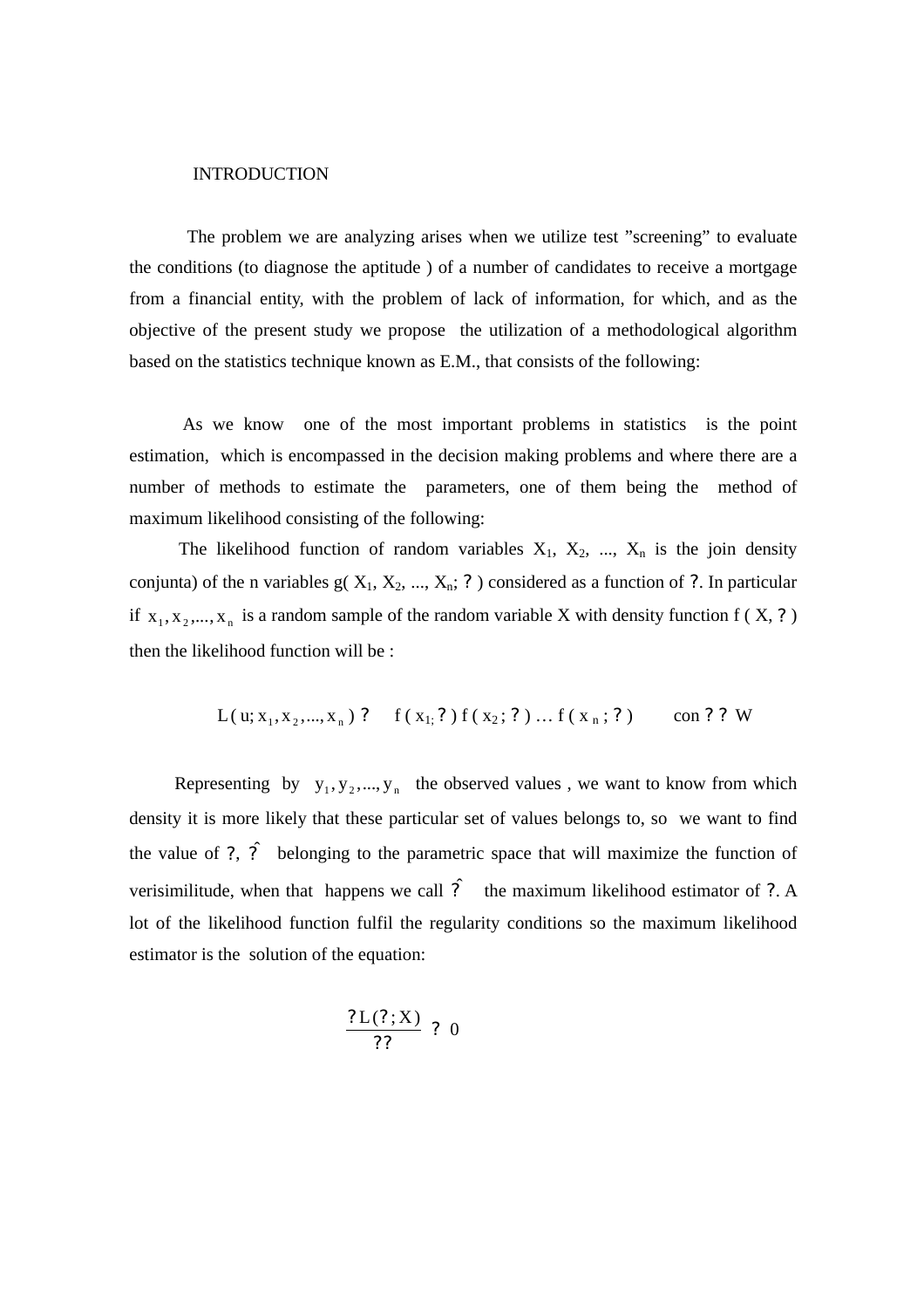Because  $L(?)$  y log  $L(?)$  have their maximum value as the same value of ?, sometimes is more easy and comfortable to calculate the maximum of the logarithm of the likelihood function.

 But sometimes the function of verisimilitude is not easy to manipulate, or the data for which we want to calculate the estimation can not be obtained directly , so we have to obtain them through a different set of observed data, "y", which depends on the value of "x", we call this problem "incomplete data", and it can raise problems for the application of the method of maximum likelihood , these inconveniences being the reason why others methods of estimation appear, iterative methods and easy to program, amongst them we point out the algorithm E.M.

In most general cases this algorithm E.M. can be presented as follows:

We consider  $f(X; ?)$  a function of density and from this we define :

 $Q(?^{\prime}, ?) = E(\log f(x / ?) / y, ?)$ 

We suppose this exists for every pair  $(?, ?)$  and that  $f(x / ?) > 0$  in nearly every point of x for every ? of W. We define the E.M. algorithm in the following way :

### **STAGE E**

We calcúlate  $Q(?)$  ( ? / ?  $(P)$ )

### **STAGE M**

We choose ?  $(p+1)$  in the way that it will be a value of ? in W, which maximizes  $Q(? \tbinom{p}{?} Q)$ , that means we want to choose  $?^*$  in a way that maximizes log  $f(X')$ . Because we do not know log  $f(X')$ , instead we maximizes its average given the data "  $y$  " the value  $?^{(p)}$ .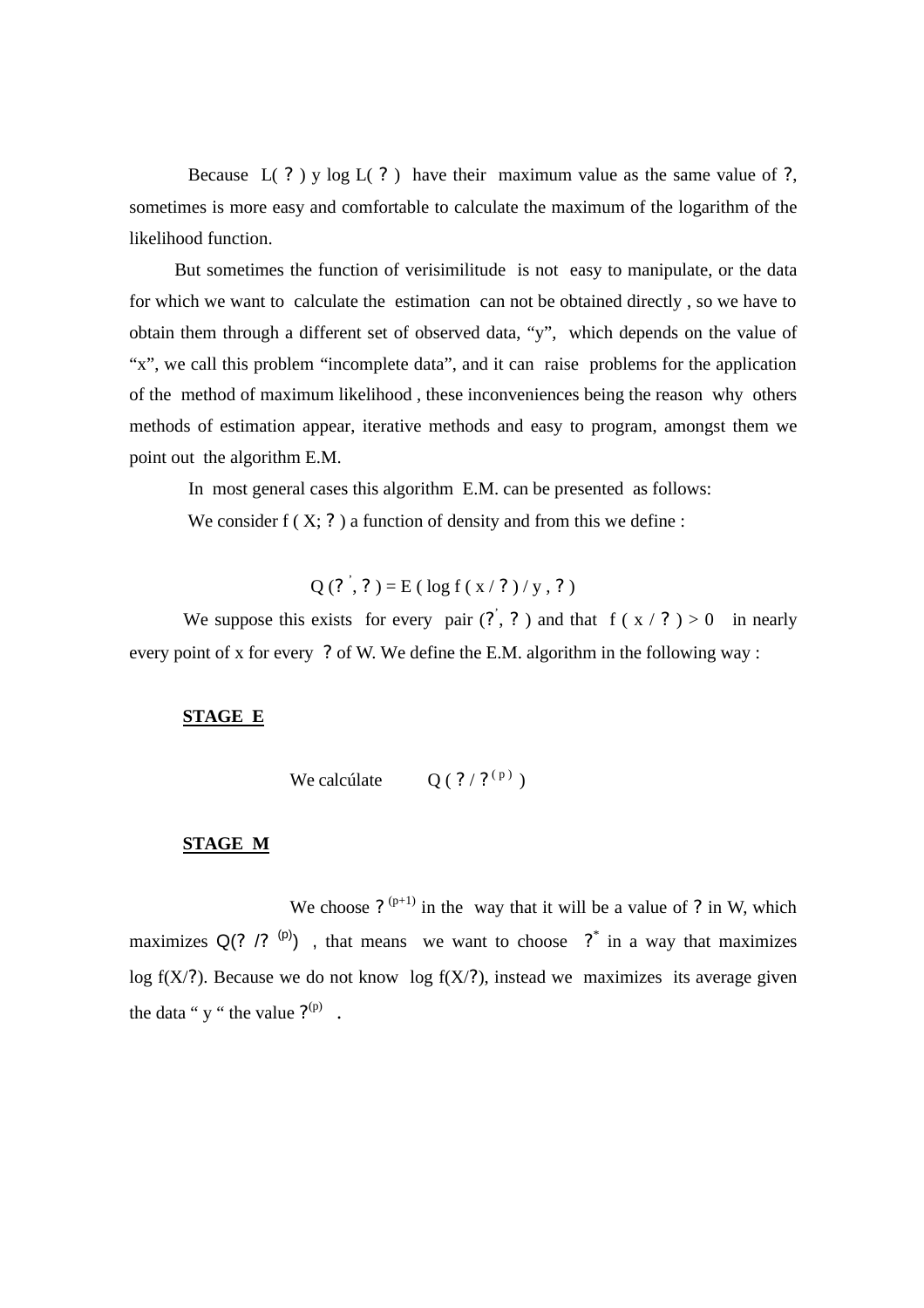### APPLICATION

Supposing that we have two tests with two possible results for each of them,  $R^+$  and R; and that the results of the two tests are conditionally independent, and that the possibility of a false positive result for every test is almost non-existent ( Nil ), that means, if an applicant is suitable for obtaining the concession, neither of the tests will have a positive result.

 The objective is to estimate the efficiency of each of the tests and the probability of the prevalence of suitability.

 To realize the study, the two tests are applied to a random sample of N candidates whose situation is unknown, obtaining the following data:

### **TABLE 1**

|        |                         | ${\bf R}^+$       | $\rm R^-$         | Total |
|--------|-------------------------|-------------------|-------------------|-------|
| Test 1 | $\mbox{\bf R}^+$        | $\mathbf{Y}_{11}$ | $\mathbf{Y}_{12}$ |       |
|        | $\mathbf{R}^{\text{-}}$ | $Y_{21}$          | $\mathbf{Y}_{22}$ |       |
|        | Total                   |                   |                   |       |

**Test 2** 

 This is the data observed which is incomplete data, because the complete data will be  $X_{11}$ ,  $X_{12}$ ,  $X_{21}$ ,  $X_{221}$ ,  $X_{222}$  where it is verified that :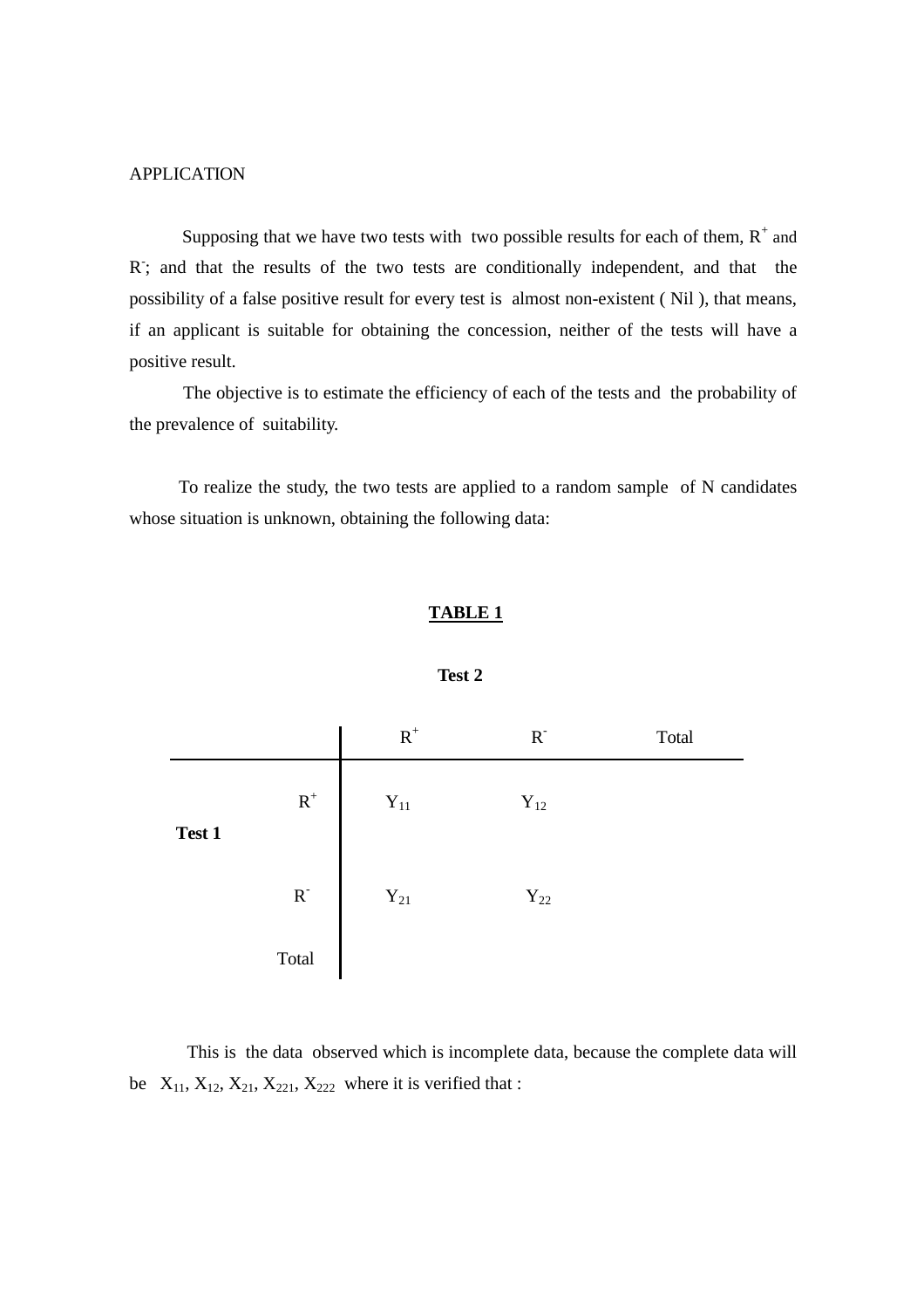$X_{ii}$  = Y<sub>ij</sub> except for  $(i, j) = (2, 2)$  $X_{221} = n^{\circ}$  of unsuitable candidates with  $(R^{+})$  and  $(R^{-})$  $X_{222}$  = n° of suitable candidates

Being ? the probability of the prevalence of suitability, that means,  $P(E) = ?$ ...

The probabilities  $P_1$  and  $P_2$  measure the efficiency of each test respectively, which means :

 $P_1 = P (R_1^+/E)$  and  $P_2 = P (R_2^+/E)$ 

likelihood function of the completed data is therefore the following:

 $^{111}$  (  $\rm P_1$  (  $1?$   $\rm P_2$  )) $^{X_{12}}$  ((  $1?$   $\rm P_1$  ) $\rm P_2$  ) $^{X_{21}}$  ((  $1?$   $\rm P_1$  )(  $1?$   $\rm P_2$  ) $^{X_{221}}$   $2'$   $^{N-X_{222}}$  (  $1?$   $2'$  ) $^{X_{222}}$ X  $1/12$ X  $_1$  (1; 1<sub>2</sub>)  $\mathrm{L}(?, \mathrm{P}_{\mathrm{1}}, \mathrm{P}_{\mathrm{2}}, \mathrm{X})$  ?  $(\mathrm{P}_{\mathrm{1}}\,\mathrm{P}_{\mathrm{2}})^{\mathrm{X}_{11}}$   $(\mathrm{P}_{\mathrm{1}}\,(1\,?\,\mathrm{P}_{\mathrm{2}}\,))^{\mathrm{X}_{12}}((1\,?\,\mathrm{P}_{\mathrm{1}}\,)\mathrm{P}_{\mathrm{2}})^{\mathrm{X}_{21}}$   $((1\,?\,\mathrm{P}_{\mathrm{1}}\,)(1\,?\,\mathrm{P}_{\mathrm{2}}\,)^{\mathrm{X}_{221}}$   $?$   $^{\mathrm{N-X}_{222}}$   $(1\,?\,\mathit{?$ 

We calculate sufficient statistics for  $P_1$ ,  $P_2$ , y ?.

Reorganizing the likelihood function we have

$$
L(?, P_1, P_2, X) , ?P_1^{X_{11} ? X_{12}} (1 ? P_1)^{X_{21} ? X_{221}} P_2^{X_{11} ? X_{21}} (1 ? P_2)^{X_{12} ? X_{221}} ?^{N-X_{222}} (1 ? ? )^{X_{222}}
$$

And representing **:**

 $X_{1+} = X_{11} + X_{12} = n^{\circ}$  of unsuitable candidates in the sample with  $R_1^2$  $X_{+1} = X_{11} + X_{21} = n^{\circ}$  of unsuitable candidates in the sample with  $R_2^2$  $N_E$  = number of unsuitable candidates in the sample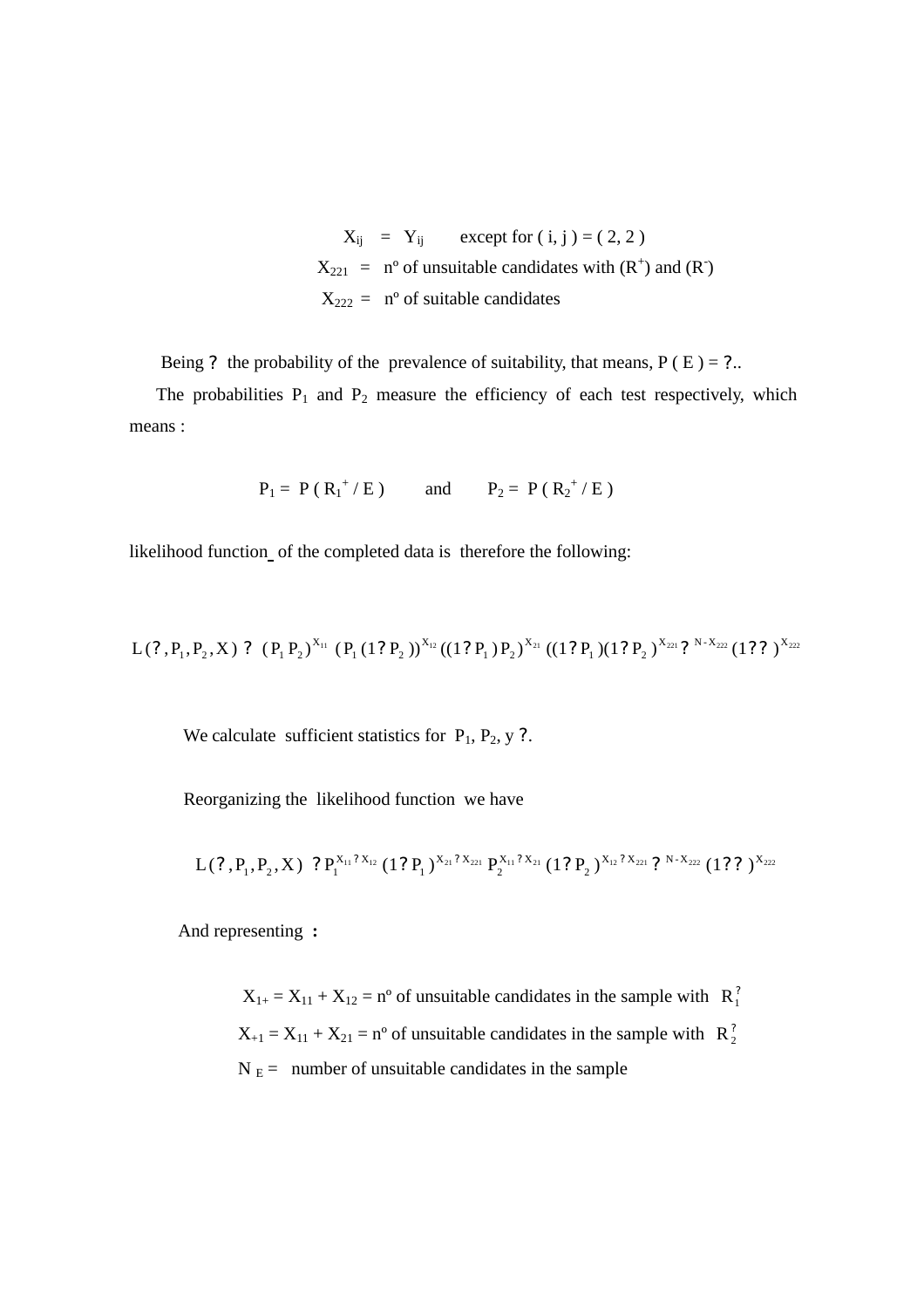Then we can express the function of verisimilitude in the following way :

$$
L(?,P_1,P_2,X) \;?\; P_1^{X_{1?}}\left(1?\;P_1\right)^{N_E\;? \;X_{1?}}\; P_2^{X_{21}}\left(1?\;P_2\,\right)^{N_E\;? \;X_{21}}\;? \; \mathrel{ ^{N_E}}\left(1?\;? \;\right)^{X_{21}}\\
$$

Therefore we can state that  $X_{1+}$ ,  $X_{+1}$ ,  $N_E$  are ( sufficient statistics) for  $P_1$ ,  $P_2$  and ?.

The estimators of maximum verisimilitude are :

$$
\hat{P}_1 ? \frac{X_{1?}}{N_E} \qquad \qquad \hat{P}_2 ? \frac{X_{?1}}{N_E} \qquad \qquad \hat{P}_2 ? \frac{N_E}{N}
$$

 To calculate these estimators we use the algorithm EM, utilizing the data observed  $Y_{11}$ ,  $Y_{12}$ ,  $Y_{21}$ ,  $Y_{22}$ .

Is obvious that this is verified:

$$
X_{1+} = Y_{11} + Y_{12}
$$

$$
X_{+1} = Y_{+1} + Y_{21}
$$

The stages of the EM can be easily obtained If  $(2^{(k)}, P_1^{(k)}, P_2^{(k)})$ 2  $(k)$ 1  $?^{(k)}$ ,  $P_1^{(k)}$ ,  $P_2^{(k)}$ ) represent the estimated parameters after the K-ésima iteration then we will have :

### **E- STAGE**

$$
X_{12}^{(k71)} \text{ ? } E(X_{12} / Y, \text{ ? } ^{(k)}, P_1^{(k)}, P_2^{(k)}) \text{ ? } Y_{12}
$$
\n
$$
X_{21}^{(k71)} \text{ ? } E(X_{21} / Y, \text{ ? } ^{(k)}, P_1^{(k)}, P_2^{(k)}) \text{ ? } Y_{21}
$$
\n
$$
N_E^{(k71)} \text{ ? } E(N_E / Y, \text{ ? } ^{(k)}, P_1^{(k)}, P_2^{(k)}) \text{ ? } N - Y_{22} \frac{1? \text{ ? } ^{(k)}}{(1? P_1^{(k)})(1? P_2^{(k)}) \text{ ? } ^{(k)}, \text{ ? } (1? \text{ ? } ^{(k)})}
$$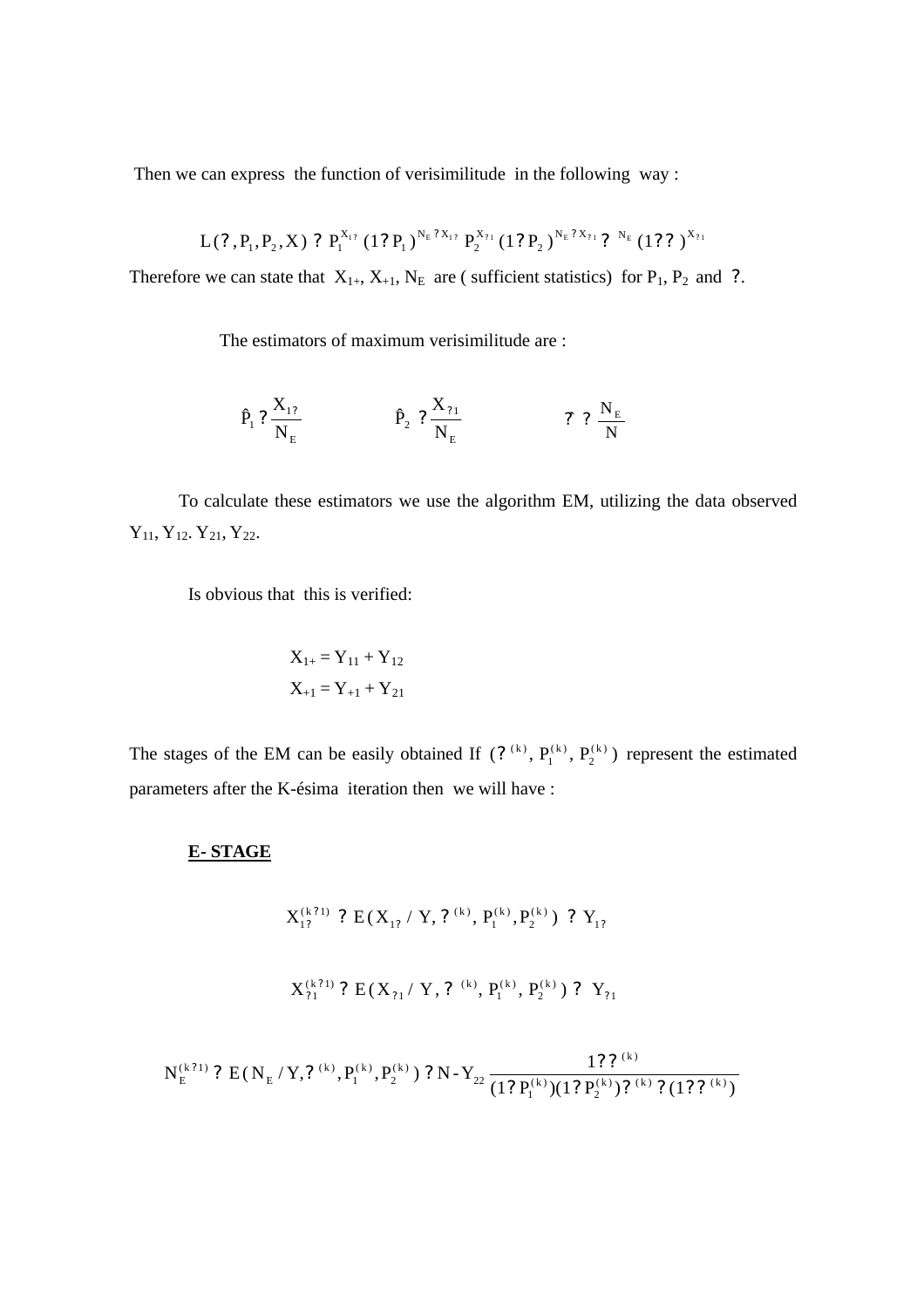## **M- STAGE**

N N ( k 1) ( k 1) E ? ? *?* ? ( <sup>k</sup> 1) E ( k 1) 1 1 N Y P ? ? ? ? ( <sup>k</sup> 1) E N P ? ( k 1) 1 2 Y ? ? ?

Let us see a practical example:

 Supposing that both tests have been elaborated, with the corresponding set of questions and the results presented in table 2 are obtained, where the concession or not of the corresponding mortgages are presented as results, that means in terms of  $R^+$  or  $R^-$ .

# **TABLA 2**

Test 2

|        |                  | $^{+}$        |    | Total         |
|--------|------------------|---------------|----|---------------|
| Test 1 | $\boldsymbol{+}$ | 20            | 5  | $25 = Y_{1+}$ |
|        |                  | 15            | 60 |               |
|        | Total            | $35 = Y_{+1}$ |    |               |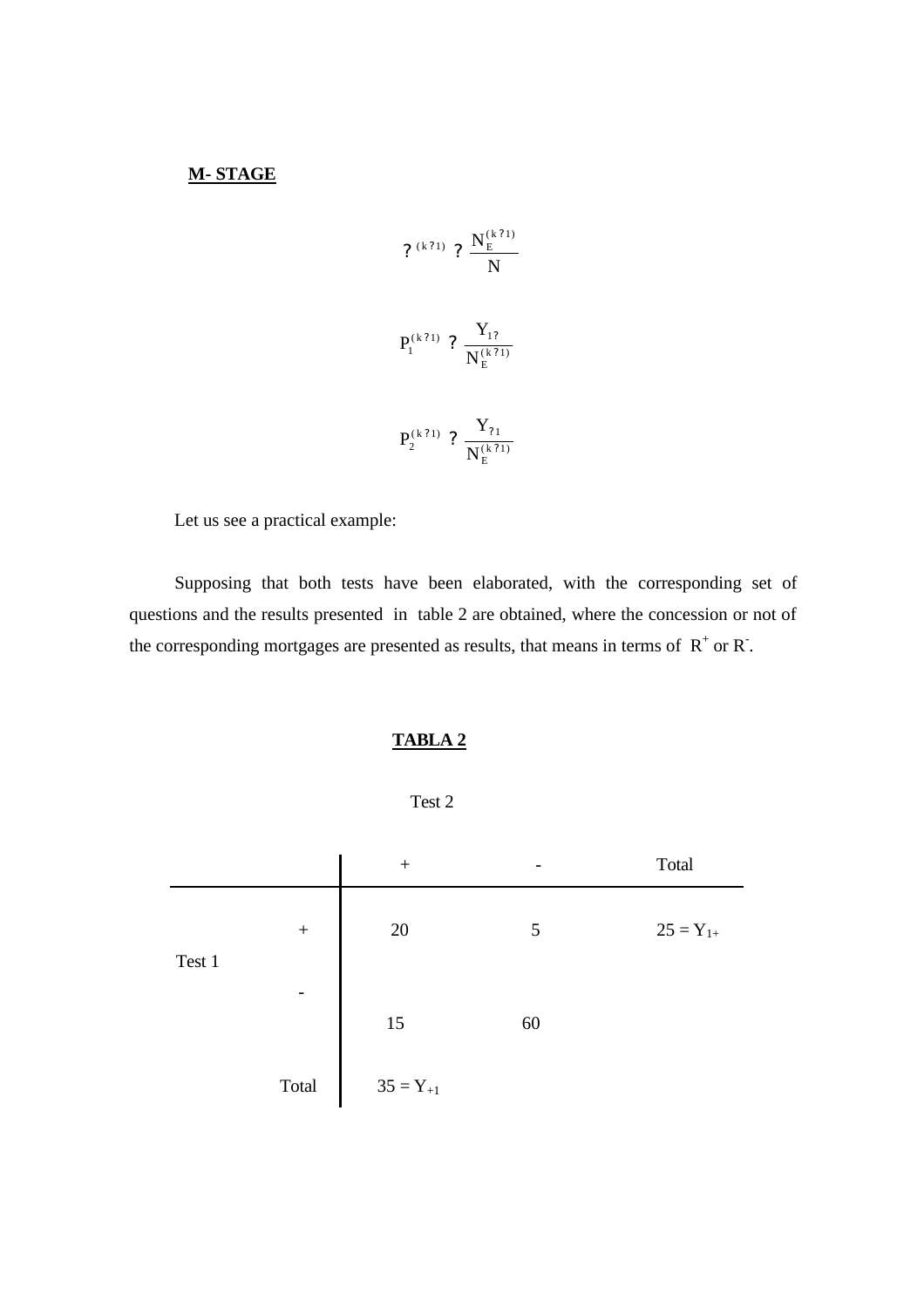In view of this data we take as initial values for  $N_E$ ,  $P_1$ ,  $P_2$  respectively

$$
N_{\rm E}^{(0)} \quad ? \quad 40 \qquad \qquad ? \quad 0.4
$$

$$
P_1^{(0)}
$$
 ?  $\frac{25}{40}$  ? 0.625  $P_2^{(0)}$  ?  $\frac{35}{40}$  ? 0.875

# The values obtained in the successive iterations are:

| Data observed :  | 20              | 5 | 15                | 60                  |                     |
|------------------|-----------------|---|-------------------|---------------------|---------------------|
| Initial values : | $?^{(0)}$ ? 0.4 |   |                   | $P_1^{(0)}$ ? 0.625 | $P_2^{(0)}$ ? 0.875 |
| $?(1) = 0.4182$  |                 |   | $P_1(1) = 0.5978$ |                     | $P_2(1) = 0.8370$   |
| $? (2) = 0.4270$ |                 |   | $P_1(2) = 0.5855$ |                     | $P_2(2) = 0.8197$   |
| $? (3) = 0.4317$ |                 |   | $P_1(3) = 0.5792$ |                     | $P_2(3) = 0.8108$   |
| $? (4) = 0.4342$ |                 |   | $P_1(4) = 0.5758$ |                     | $P_2(4) = 0.8061$   |
| $? (5) = 0.4356$ |                 |   | $P_1(5) = 0.5739$ |                     | $P_2(5) = 0.8034$   |
| $? (6) = 0.4364$ |                 |   | $P_1(6) = 0.5728$ |                     | $P_2(6) = 0.8019$   |
| $? (7) = 0.4369$ |                 |   | $P_1(7) = 0.5722$ |                     | $P_2(7) = 0.8011$   |
| $?(8) = 0.4372$  |                 |   | $P_1(8) = 0.5719$ |                     | $P_2(8) = 0.8006$   |
|                  |                 |   |                   |                     |                     |

Final result :

$$
P_1 = 0.5717
$$
  $P_2 = 0.8004$